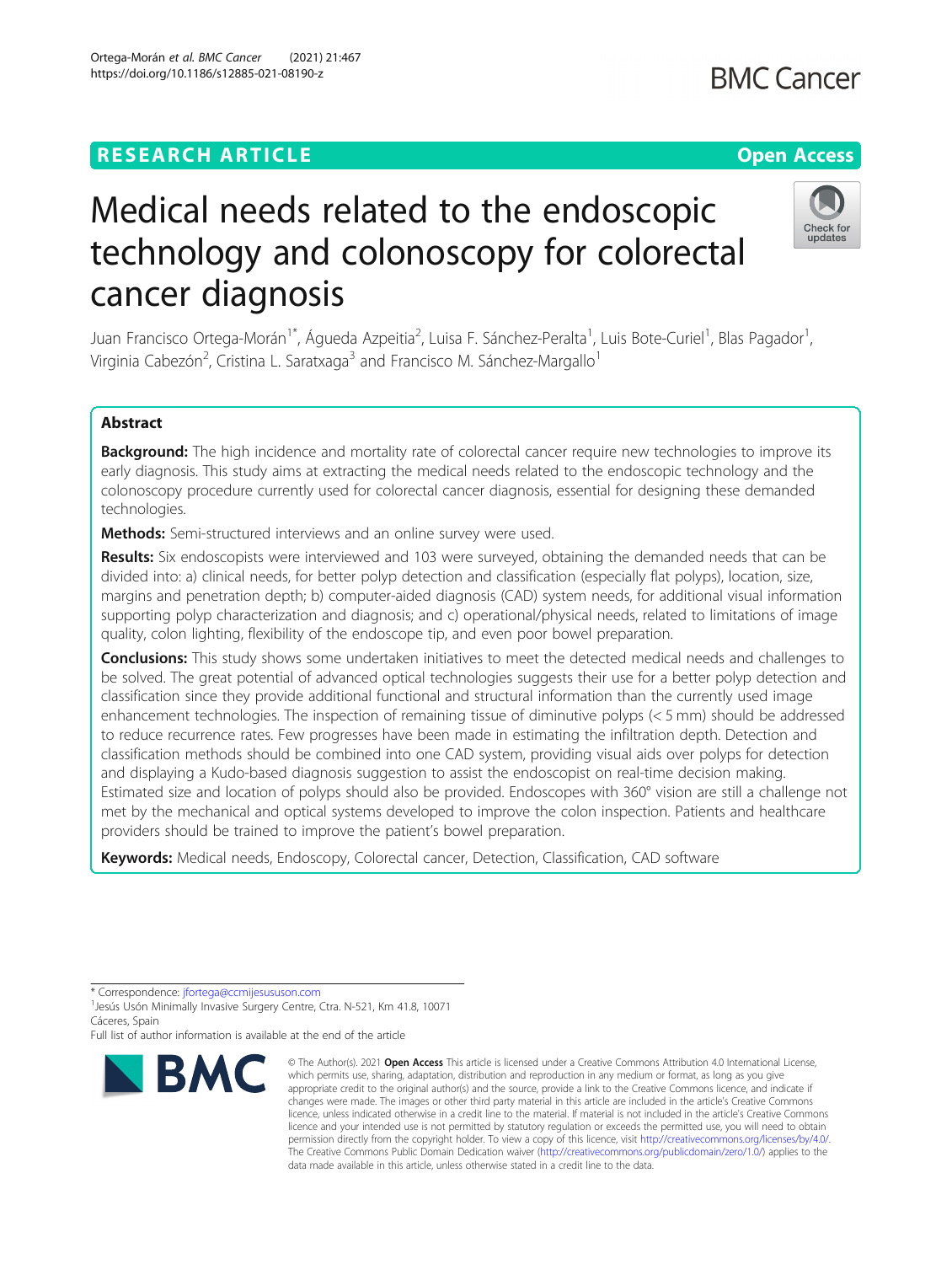## Background

Colorectal cancer (CRC) is the third most commonly diagnosed cancer globally, representing 10% of all cancer diagnoses. In terms of mortality, CRC is the second most deadly cancer worldwide, causing about 9.4% of deaths [[1\]](#page-9-0). Adenocarcinoma accounts for 96% of all CRCs [[2](#page-9-0)]. Despite this, cure rates can reach up to 90% if patients are diagnosed in early stages of the disease [[3](#page-9-0)]. Consequently, this would reduce the duration and costs of diagnosis and treatment, as well as future reoperations [\[4\]](#page-9-0).

Screening programmes allow for early detection of CRC. Colonoscopy, which is the main detection method, reveals that up to 40% of patients have one or more polyps [[5\]](#page-9-0), with potentially non-malignant hyperplastic polyps being the 29–42% of them, and neoplastic ones with malignant potential the rest [\[5](#page-9-0)]. However, almost 30% of the polyps are not detected [\[6\]](#page-9-0), so it is important to improve the adenoma detection rates (ADR), as every 1% of its increase is associated to a 3% decrease of CRC risk, and 5% decrease of mortality related to CRC [\[7](#page-9-0)]. In the current gold standard procedure (Fig. 1), all polyps (both hyperplastic and neoplastic) are resected and sent to histopathological analysis for diagnosis, although strategies as "diagnose and leave" for hyperplastic polyps or "resect and discard" for neoplastic polyps could be followed, depending on the used diagnostic technique and the experience of the endoscopist [[8,](#page-9-0) [9\]](#page-9-0). This standard diagnostic clinical procedure still depends on biopsy, tissue sample preparation and detailed analysis by an expert pathologist, which includes extraction, preparation, cutting, and staining with Hematoxylin-Eosine to assess the morphological pattern. This protocol implies high diagnostic time and costs and may unnecessarily expose patients to the risks associated to polypectomy, besides the high psychological impact that the waiting time might cause [\[10\]](#page-9-0). While adenomatous polyps have

malignant potential and must be resected to protect against CRC, hyperplastic polyps have not and can be left.

Recent large multi-centre studies [[11,](#page-9-0) [12](#page-9-0)] have used advanced imaging modalities such as narrow band imaging (NBI) and visual classification schemes, such as NBI International Colorectal Endoscopic (NICE) or vascular pattern intensity, to differentiate hyperplastic from adenomatous polyps during colonoscopy. However, these procedures are not a reliable enough as replacement method for histological analysis, with accuracy well below the recommended levels, and unsuitable to be applied outside expert academic centres as it highly depends on the clinician's experience and training [\[13](#page-9-0), [14](#page-9-0)].

On the other hand, clinicians lack tools for the assessment of lesion margins, both prior and after resection. Incomplete polyp resection, especially when larger lesions are removed in piecemeal fashion, significantly increases the tumour recurrence probability  $[15]$  and might be the cause of post-colonoscopy CRC in up to 50% of the cases [[16](#page-9-0), [17](#page-10-0)]. Regretfully, it is currently difficult to study the progression of partially removed polyps [\[18\]](#page-10-0).

Moreover, when a polyp invades the submucosa, it is classified as T1 CRC and since the risk of lymph node metastasis increases, surgery is recommended [[19\]](#page-10-0). Although the percentage of lymph node metastasis is lower than 15% [[20,](#page-10-0) [21](#page-10-0)], determining in-situ the invasion depth could allow identifying patients with higher risk of lymph node metastasis to provide them adequate treatment, as cure rates of T1 CRC patients reaches up to 85% with only endoscopic treatment [\[19\]](#page-10-0). However, determining invasion depth is still a challenging problem for non-invasive existing techniques such as endoluminal ultrasound [[22\]](#page-10-0) or NBI [\[23\]](#page-10-0).

Therefore, improved diagnostic techniques are required to differentiate hyperplastic from neoplastic

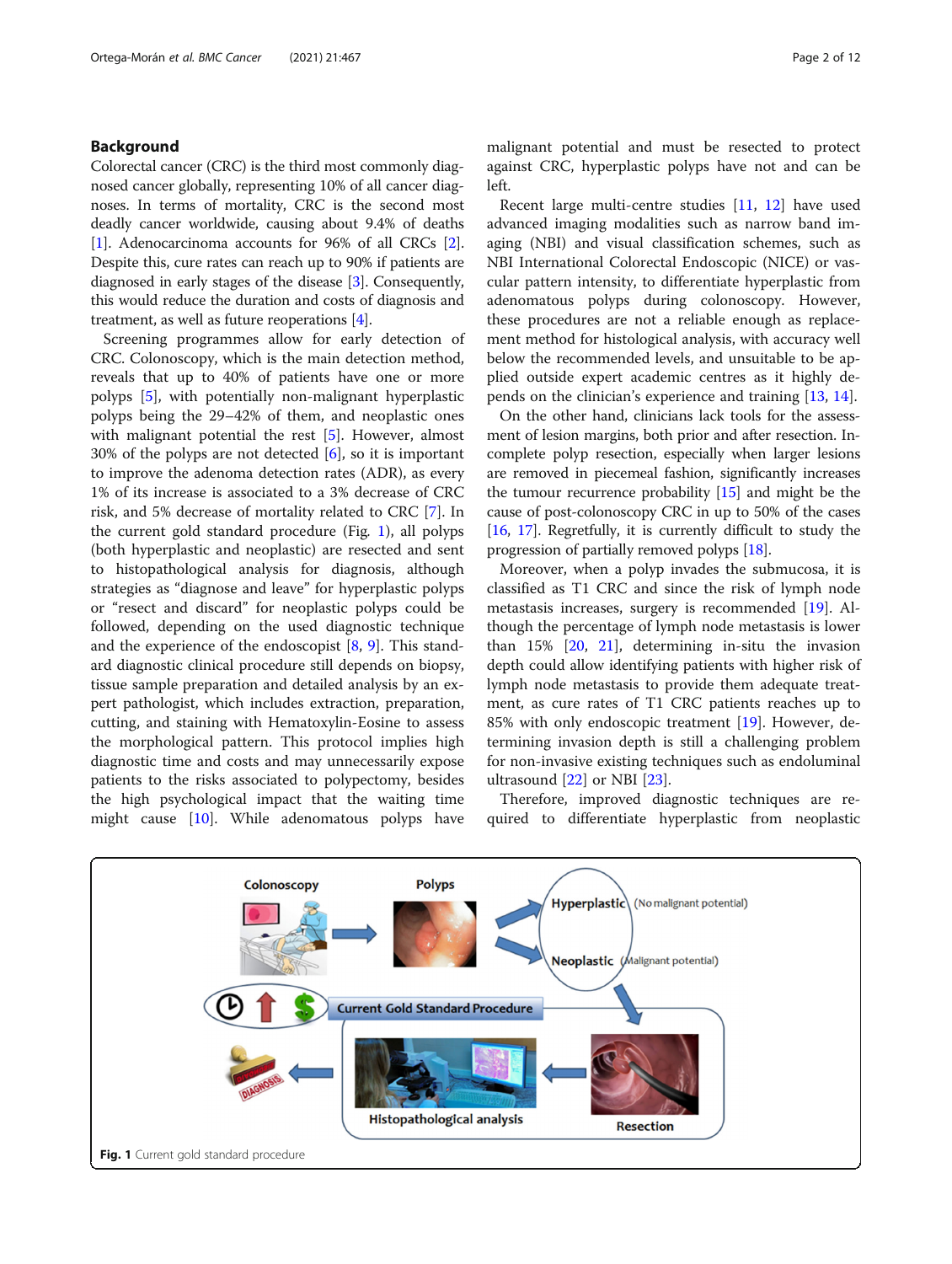polyps, allowing in situ non-invasive assessment, safe characterization and most appropriate resection method of lesions during colonoscopy. New systems that provide accurate and objective optical identification with software support at the time of colonoscopy would reduce time and costs of diagnosis. In fact, the European Society of Gastrointestinal Endoscopy has recently identified the use of optical diagnosis as one of the key research questions that gastroenterology faces [[24\]](#page-10-0). However, in order to improve the design and development of such new technologies, it is important to previously identify precise medical needs and colonoscopy procedural constraints, which is the objective of this work.

## Methods

## Design and materials

To identify medical needs, a 2-step process has been followed. Initially, a reduced number of endoscopists were interviewed to extract a draft list of needs, which was later confirmed and improved by surveying a broader number of clinicians.

## Interviews

The semi-structured interview technique allows respondents to freely express their point of view in their own terms. It has been used in the first step of this study, as it is considered a versatile and flexible method [[25\]](#page-10-0). The interviewer followed an interview guide, which included a list of questions in a predefined, preferred order that should be covered during the conversation. The interview guide included four blocks of questions (see Additional file [1\)](#page-8-0), ranging from generic to concrete, which were based on literature review relevant findings. Such review was conducted with the terms endoscopy, colonoscopy, interview, colorectal cancer using PubMed, Google Scholar, Web of Science for studies published between 1990 and 2015. These questions were revised by independent clinicians, including gastroenterologists, endoscopists and pathologists, to assure that the final set of questions covered all relevant issues. Each interview was expected to last approximately 30 min and was carried out in the clinicians' mother tongue. Endoscopists were the selected profile for these interviews according to their knowledge and experience. Both tape-recording and written-notes strategies were used to register these open-end questions interviews. Later, these records were transcribed and further analysed together with written notes.

## Survey

An online questionnaire was developed using Survey Monkey [[26\]](#page-10-0), aiming to contrast conclusions drawn from the interviews with a broader number of clinicians. A preliminary draft questionnaire was designed based on

the most relevant results from the interviews, but also supported by a review of related studies. The search strategy for such review was conducted using PubMed, Google Scholar, Web of Science for studies published between 1990 and 2015, with the terms endoscopy, colonoscopy, questionnaire, survey, colorectal cancer. In first place, after choosing the language (Spanish, English or German), the respondent was asked to accept an informed consent to access the questionnaire. It contained three blocks of questions: 1) demography; 2) detection of colorectal lesions; and 3) characterization of colorectal lesions. A survey pilot test was performed with a set of experts to estimate its duration, check the understandability, and detect words that might lead to confusion. The final questionnaire can be found in Additional file [2.](#page-8-0) The questionnaire was distributed via e-mail to previously identified contacts from participating institutions and through relevant scientific societies. The e-mail body text described the study objective and specified indications to fulfil the questionnaire. All answers were kept anonymous.

## Participants

## Interviews

Four endoscopists from "Hospital San Pedro de Alcántara" in Cáceres (Spain) and two from the "Hospital de Basurto" in Bilbao (Spain) were interviewed. The theoretical saturation criterion was used to determine the final number of interviews.

## Survey

To conduct sampling of endoscopists participating in the study, the non-probability technique called convenience sampling has been selected. In all, 133 endoscopists from 15 countries participated in the survey and 103 (75.74%) completed answers were gathered. Incomplete answers were excluded from the analysis.

## Ethical considerations

This study exempted from review by the Institutional Review board because it was not within the scope of Law 14/2007 of 3rd July on Biomedical Research. This national regulation indicates that human health-related research involving invasive procedures needs approval by the ethical committee, but in this study the participants were not involved in invasive procedures. For the same reason, it was not considered necessary for participants to sign a written informed consent. Only verbal informed consent was considered sufficient. All participants were informed about the objectives, length and procedure of the study, the institutions responsible for the research, the contact people, the confidentiality and anonymity of the research data, and that their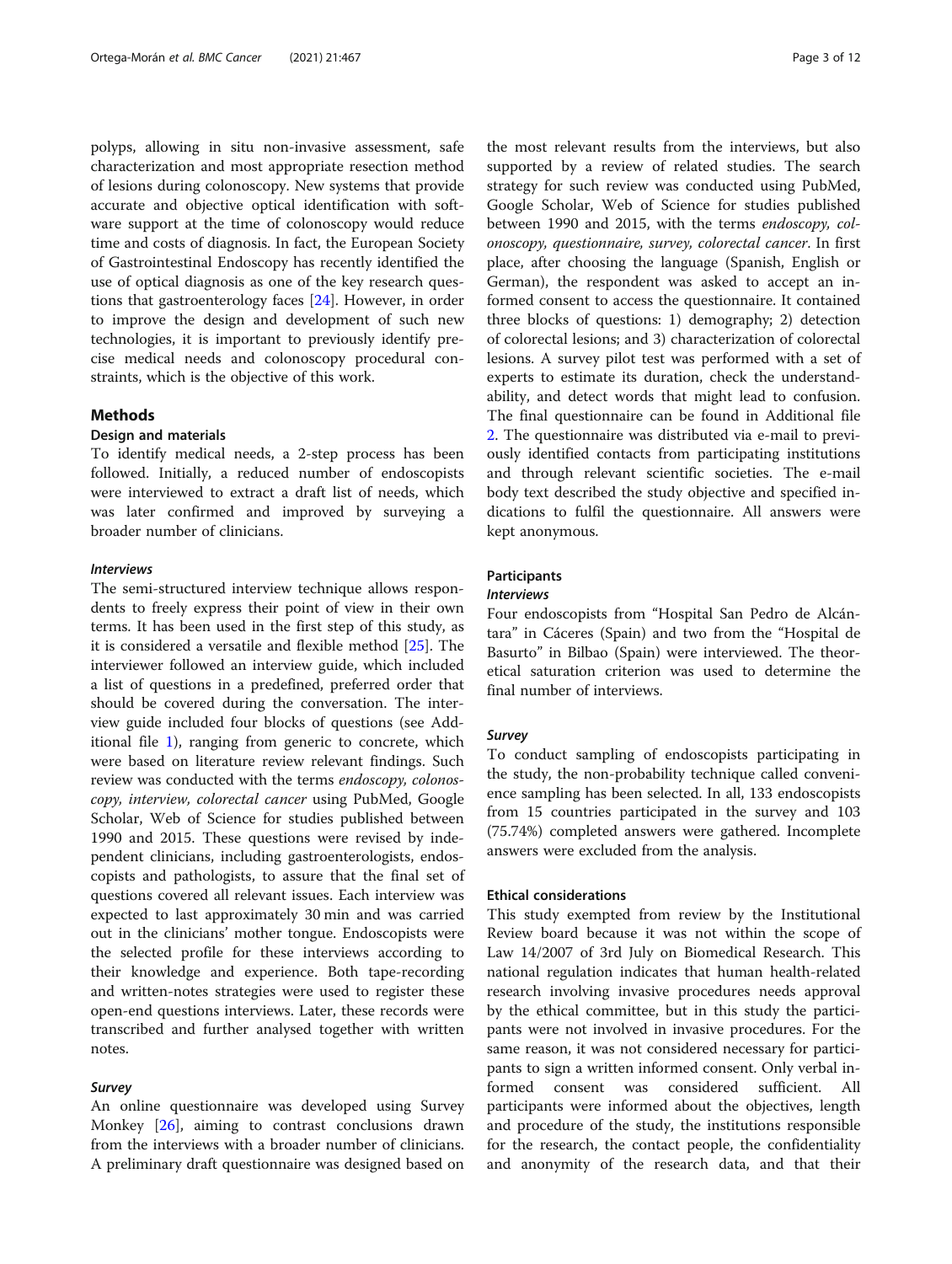participation was voluntary, and they could withdraw from the study at any time if they wished to.

## Analysis

## Interviews

Topic modelling is a statistical analysis technique widely used in free text analysis that automatically identifies latent topics in a collection of documents, and derives hidden patterns exhibited by this collection. This technique is applied to any subject that contains free-text data, including interviews [[27\]](#page-10-0), and also in the health care area [[28\]](#page-10-0). Within the possible implementations, the Latent Dirichlet Allocation (LDA) method [[29\]](#page-10-0) has been selected. More deeply, by using LDA we estimate the distribution of topics per document and the distribution of words per topic in a collection of documents. This latter distribution allows representing most relevant words in word cloud charts.

## Survey

The questionnaire includes categorical questions, except for two open-ended ones, so they are described using counts and percentages. To compare independents samples, independent  $\chi^2$  tests with Fischer correction were used. Considered study groups were: 1) experts (> 1000 colonoscopies performed) vs non experts  $(\leq 1000 \text{ colon}$ oscopies performed), 2) qualified endoscopist with special interest in cancer screening and/or therapeutic endoscopy vs. qualified endoscopist without any special interest, and 3) experts qualified endoscopists with interest in cancer screening vs experts qualified endoscopists without any special interest. A  $p$  value under 0.05 was considered statistically significant. Statistical analysis was performed with IBM SPSS Version 23 statistical package.

## Results

**Demographics** 

## Interviews

A total of six endoscopists from two Spanish hospitals, "San Pedro de Alcantara" in Cáceres and "Hospital de Basurto" in Bilbao, were interviewed. Five of them were male and only one female, being between 32 and 55 years old. Median age was 51.5 [95% Confidence Interval: 44.75;55] years and all of them were senior doctors with more than a thousand of colonoscopies performed.

## Survey

In all, 120 (90.2%) endoscopists, from a total of 133 surveyed, agreed to complete the survey. However, 17 (14.2%) did not respond to any question so 103 questionnaires were finally analysed, 68.0% in Spanish, 25.2% in English and the remaining 6.8% in German. Nearly all surveyed endoscopists (95.2%) were European (namely, from Spain, Germany, Switzerland, Italy, Macedonia, Poland, Portugal, Romania, Slovenia, Sweden, United Kingdom), and only three from South America (Paraguay and Peru), one from Asia (India) and another one from Africa (Egypt). 91.2% of surveyed endoscopists were qualified and over two-thirds (72.1%) were interested in cancer screening or therapeutic endoscopy. Overall, 78.2% of participants had performed more than 1000 colonoscopies during their career.

## Global results

After analysing the survey results, no significant differences have been found in either of the three considered study groups. This analysis suggests that existing medical needs would be equally perceived by all endoscopists, and would be not biased by belonging to one group. However, this should be considered with caution as qualified endoscopists with special interest in cancer screening and/or therapeutic endoscopy and expert endoscopists are overrepresented. Therefore, only global results from interviews and surveys of all participants are discussed, from which the medical needs regarding the colonoscopy procedure and the used technology can be extracted and divided in three different fields: clinical needs, Computer Aided Diagnosis (CAD) system needs and operational/physical needs. Verbatim quotes from participants are provided in Additional file [3](#page-8-0).

## Clinical needs

From a clinical point of view, the main concern for endoscopists is to improve polyp detection, especially for flat polyps, to reduce the polyp missing rate. Once polyps have been detected, the next identified need is to minimize the resection of hyperplastic polyps following the "diagnose and leave" strategy. Furthermore, this concern leads to the clinical need related to in-situ classification of detected polyps, so that either the "resect and discard" or "diagnose and leave" strategies can be followed if deemed necessary. This way, costs associated to extraction, processing and analysis of hyperplastic polyps could be reduced, as well as the time for diagnosis, minimizing negative psychological impact in patients, as stated by an endoscopist. Clinicians also need to reduce recurrence rate by assessing lesion margins and inspecting the remaining tissue, avoiding reinterventions which negatively affect the patient prognosis and increase the risk of complications (such as bleeding, perforation, etc.). Equally important is to assess the depth of submucosal invasion for detected lesions, as it is an essential parameter to decide whether endoscopically resect early colorectal cancerous lesions.

Survey results (Table [1\)](#page-4-0) corroborate these abovementioned needs from the interviews. Endoscopists demanded tools to improve the polyp detection. They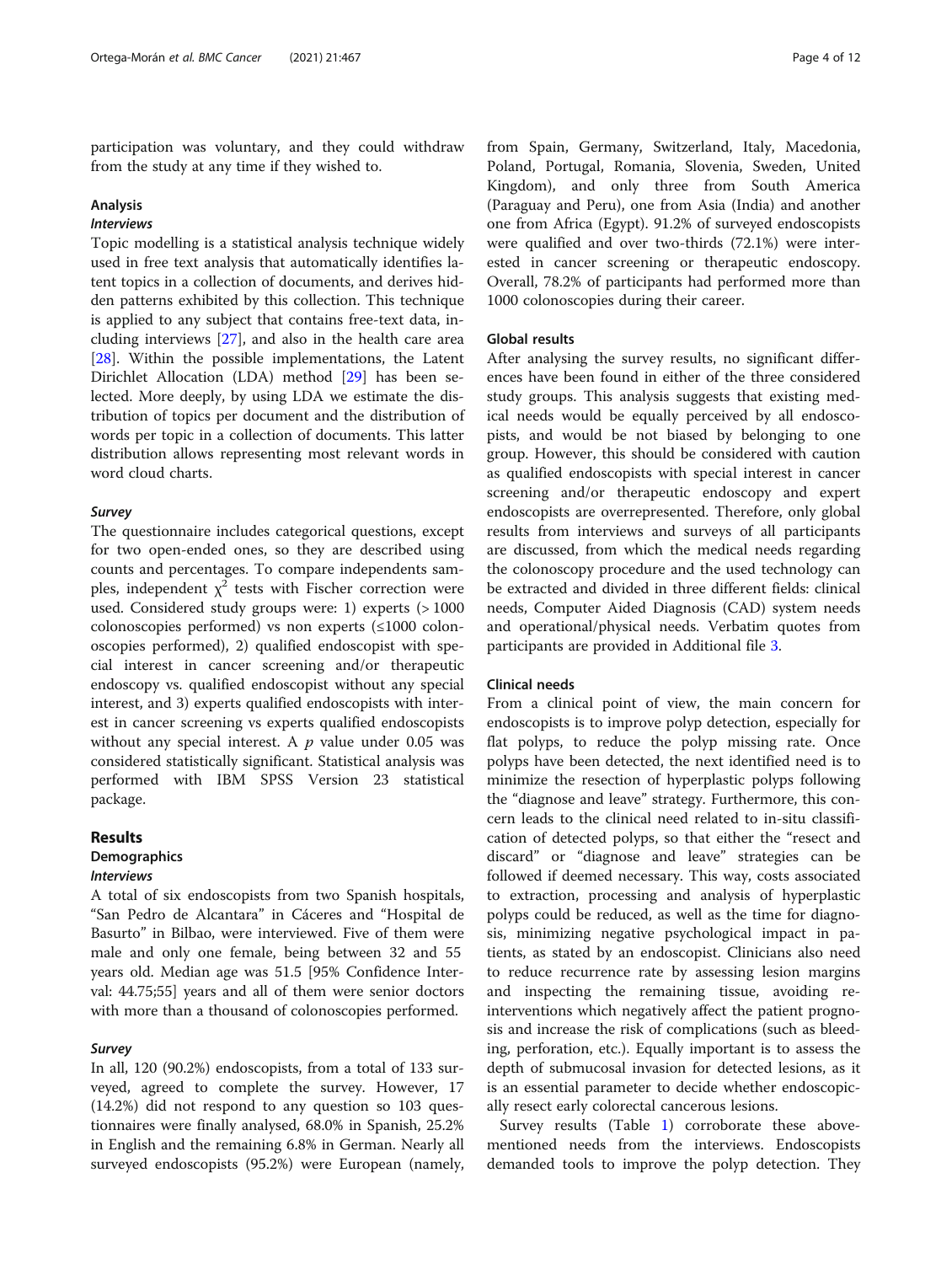## <span id="page-4-0"></span>Table 1 Clinical Needs

|                                                                                           | N  | %    |
|-------------------------------------------------------------------------------------------|----|------|
| An automated system would be preferred                                                    | 81 | 88.0 |
| For which type of lesion would a Computer Aided Diagnosis (CAD) system<br>be MOST useful? |    |      |
| Flat/Depressed Polyps                                                                     | 87 | 89.7 |
| Sessile Polyps                                                                            | 3  | 3.1  |
| Pedunculated Polyps                                                                       | 7  | 7.2  |
| What information would you like to obtain the MOST?                                       |    |      |
| Infiltration probability                                                                  | 70 | 83.3 |
| Depth estimation                                                                          | 60 | 71.4 |
| Diagnosis suggestions                                                                     | 55 | 65.5 |
| Margin estimation                                                                         | 53 | 63.1 |
| Grade                                                                                     | 30 | 35.7 |

felt that current methods for detection are insufficient and therefore that current approaches could be improved by using advanced technologies for polyp detection and characterisation. The rapid identification and classification of polyps was considered as clinically useful. In fact, 88.0% of respondents indicated that they would like to have an automated system that would suggest the diagnosis without having to make an interpretation of the lesion.

The overall preference was a tool to detect flat or depressed polyps, as 89.7% of endoscopists indicated that this assistance would be more beneficial for this type of lesions, reflecting the consensus that they are more difficult to detect than elevated lesions. The most desired characteristic to be provided by such system is the

infiltration probability (83.3%), followed by the estimation of the polyp depth (71.4%), a diagnostic suggestion (65.5%) and polyp margins (63.3%). All these features would assist on deciding how to proceed and potentially avoid unnecessary biopsy or polypectomy if demonstrated to be of adequate accuracy.

## Computer aided diagnosis (CAD) system needs

According to the results from the interviews, endoscopists expect the software, or computer aided diagnosis (CAD) systems, to support the polyp detection and diagnosis with additional information for a better diagnosis. They also demand that the CAD system provide them with information about physical characteristics of the polyps, such as the size, and its location. Besides including polyp detection and characterization in the CAD system, it is also important to accurately visualize the polyp contour for safe margin resection and avoiding thus recurrence rates. Clinicians stated that a CAD system that indicates polyp invasiveness or remaining adenomatous tissue left after resection is needed, as it is currently not available. Finally, for a better understanding and a userfriendly environment, all this information provided by the CAD system is requested to be mainly visual.

Survey also shows these trends (Table 2), as most endoscopists prefer that the CAD system provides feedback as visual cues to show polyp detection directly highlighting the polyp on the endoscopic image (also called augmented display) (72.7%) instead of being shown on the screen away from it (43.4%). Regarding polyp diagnosis suggestion (classification), a high proportion of endoscopists (83.3%) preferred a 'traffic light'

Table 2 CAD System Needs

|                                                                                                            | N  | $\%$ |
|------------------------------------------------------------------------------------------------------------|----|------|
| According to your experience, which is the MOST helpful indicator to establish the malignancy of a lesion? |    |      |
| Paris classification                                                                                       | 21 | 23.3 |
| Vascularity                                                                                                | 12 | 12.9 |
| Lesion surface (granularity / no granularity)                                                              | 11 | 12.1 |
| Kudo's pit pattern                                                                                         | 44 | 47.8 |
| Existing methods are NOT simple or reproducible enough                                                     | 31 | 34.1 |
| How would you prefer to be alerted to the detection of a polyp?                                            |    |      |
| Audible alarm                                                                                              | 11 | 11.1 |
| Visual cue on screen (away from the endoscopic image)                                                      | 43 | 43.4 |
| Highlighting the polyp on the endoscopic image (augmented display)                                         | 72 | 72.7 |
| How would you like to receive the feedback on the diagnosis suggestion?                                    |    |      |
| Audible alarm                                                                                              | 3  | 3.6  |
| Traffic light cues (Green – benign, Yellow – pre-malign, Red – malign)                                     | 70 | 83.3 |
| Text                                                                                                       | 26 | 31.0 |
| I would completely remove large non polypoid lesions with more confidence if I had a CAD system            | 79 | 86.8 |
| The CAD system could contribute to detect the residual lesion of a piecemeal polypectomy scar              | 84 | 92.3 |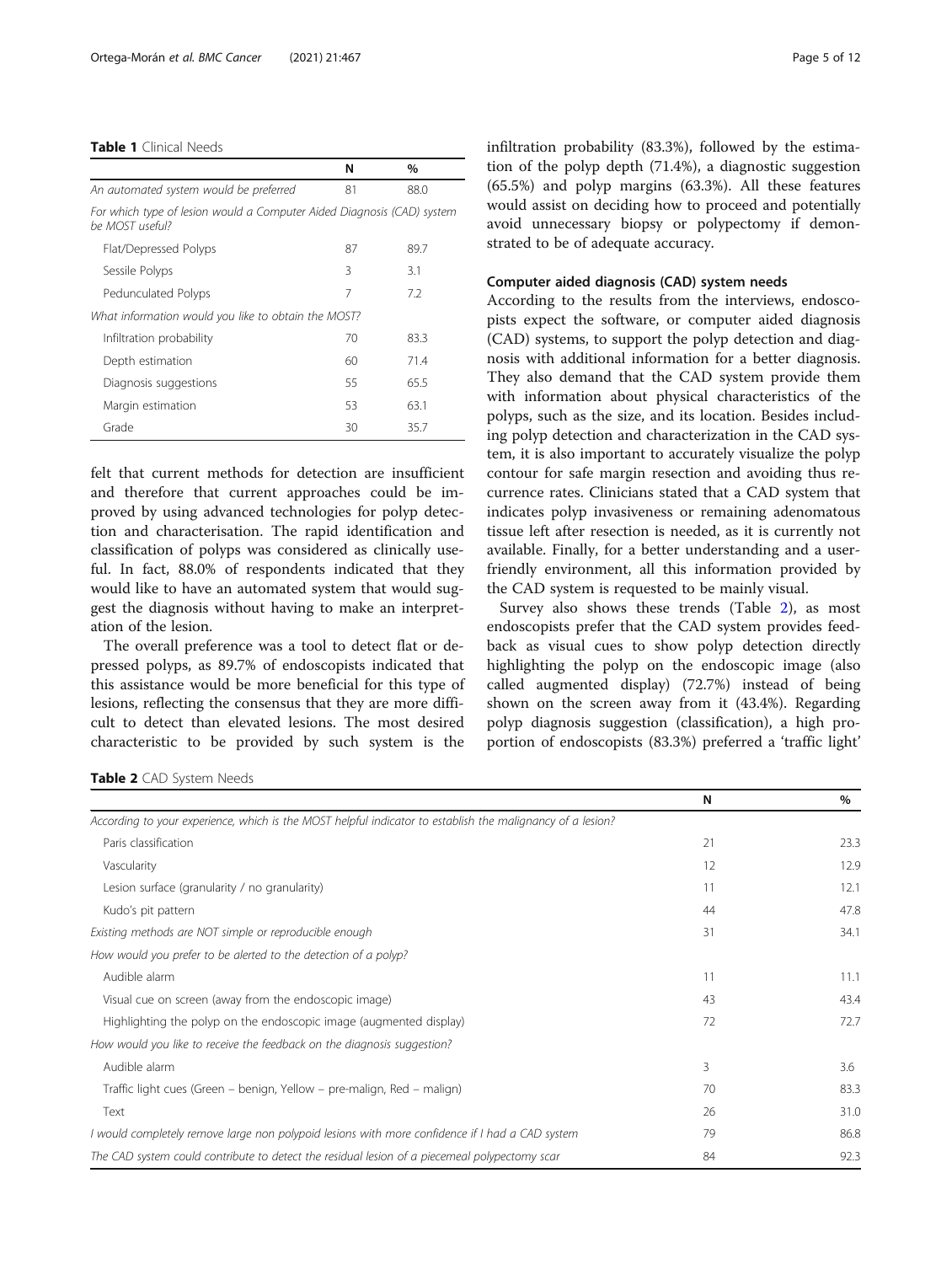display, with different colours representing different histological predictions, rather than text (31.0%) or an audible alarm (3.6%).

On the other hand, the most helpful method to establish the malignancy of polyps is the Kudo's pit pattern (47.8%), over the Paris classification (23.3%) or the vascularity (12.9%). Therefore, future developments should consider presenting information in this manner, although more than half of the participants (65.9%) think that the existing methods to establish the malignancy of a lesion are not simple or reproducible enough.

#### Operational/physical needs

Interviews with panels of expert endoscopists gave also insights into the operational needs. Firstly, the morphology of the colon itself makes it difficult to visualize and detect certain polyps. For that, they demanded better lighting inside the colon to perform the colonoscopy, shortening thus the time spent in reviewing or cleaning dark areas. To meet the need for a better visualization and exploration of the mucosa, the use of flexible/rotatory tips in the endoscope should be further explored. This way, polyps located in hidden areas of the colon could be detected by just rotating the tip. However, the flexibility of the instruments to be inserted is also a concern for endoscopists, as they should be flexible enough to pass through the working channel, but rigid enough to transmit the movements and force from outside. Finally, endoscopists would like to use equipment with better image quality.

## LDA results

The interviews to analyse consist of a collection of six documents, one for each interviewed endoscopist. After applying the LDA method, two topics that best describe this collection were found. For each topic, the words distributions were represented as word cloud charts, so the larger the occurrence of a word is, the bigger and bolder it appears in the chart. Details of the LDA results are provided in Additional file [4.](#page-8-0)

The first topic revolves around the patient (counted 22 times). This might be because some technical problems during colonoscopy are mainly related to the patient. While some can be easily overcome, such as the poor preparation of the colon before the colonoscopy, others are intrinsic to the patient, such as the anatomy of the colon in terms of folds or haustrum. In any case, they complicate to see all polyps and dark zones, as well as the progress of the endoscope. Moreover, since colonoscopy has to be performed in a limited time, these patient-related problems also reduce the exploration time. Lastly, reducing the time until the diagnosis has not much impact on the patient's prognosis but rather an executive/management impact.

In the second topic, polyp stands out over the rest of words (counted 36 times), suggesting that the focus is placed on correctly knowing how to detect and identify the polyp based on endoscopy imaging, as supported by other words in the topic, such as the ones equivalent to polyp, like lesion, injury, or adenomatous, other related to placements of polyp, like position, area, or colon, or actions about the polyp, like measure, detect, locate, or identify.

## **Discussion**

The findings of this study provide information from the endoscopists' point of view about the main needs in the context of endoscopic technology and the colonoscopy procedure currently used for the diagnosis of CRC. Results from interviews and questionnaires revealed that needs might be clustered into three different groups: (a) clinical needs, mainly related to problems in polyp detection and classification, especially flats polyps, as well as their location, size, margins and penetration depth or invasiveness more precisely during colonoscopy; (b) CAD system needs, demanding visual information/ alarms for assisting on the polyp characterization and diagnosis, and (c) operational/physical needs, especially in terms of equipment limitations related to image quality and colon lighting, poor bowel preparation or the flexibility of the endoscope tip.

## Clinical needs

For better in-situ polyp detection and classification, as demanded by clinicians, various technologies are available to enhance the endoscopic image. Firstly, the NBI highlights the contrast between vascular structures and the surrounding mucosa [\[30](#page-10-0)], while the Flexible spectral Imaging Color Enhancement (FICE) technique, and its extension Blue Laser Imaging, consider morphological features, pit pattern and vessel characteristics of polyps [[31,](#page-10-0) [32\]](#page-10-0). On a different approach, the linked color imaging finds pixel color differences in neoplastic and healthy tissue [\[33\]](#page-10-0). Lastly, the iScan provides real time virtual chromoendoscopy for a detailed view of the mucosal and vascular patterns [\[34](#page-10-0)].

Besides these techniques, the standard polyp detection with white light colonoscopy can be improved further by means of fluorescence [\[35](#page-10-0), [36](#page-10-0)] or autofluorescence [[31](#page-10-0)] imaging. This last approach does not use exogenous agents employing both visible [[37\]](#page-10-0) and near-infrared [[38\]](#page-10-0) light. In contrast to this, endocytoscopy is a highresolution microendoscopy technology that detects fluorescence after the systemic or topical administration of an exogenous fluorophore [[39\]](#page-10-0).

The emerging advanced optical imaging technologies, such as confocal fluorescence microscopy (CFM), optical coherence tomography (OCT), Raman spectroscopy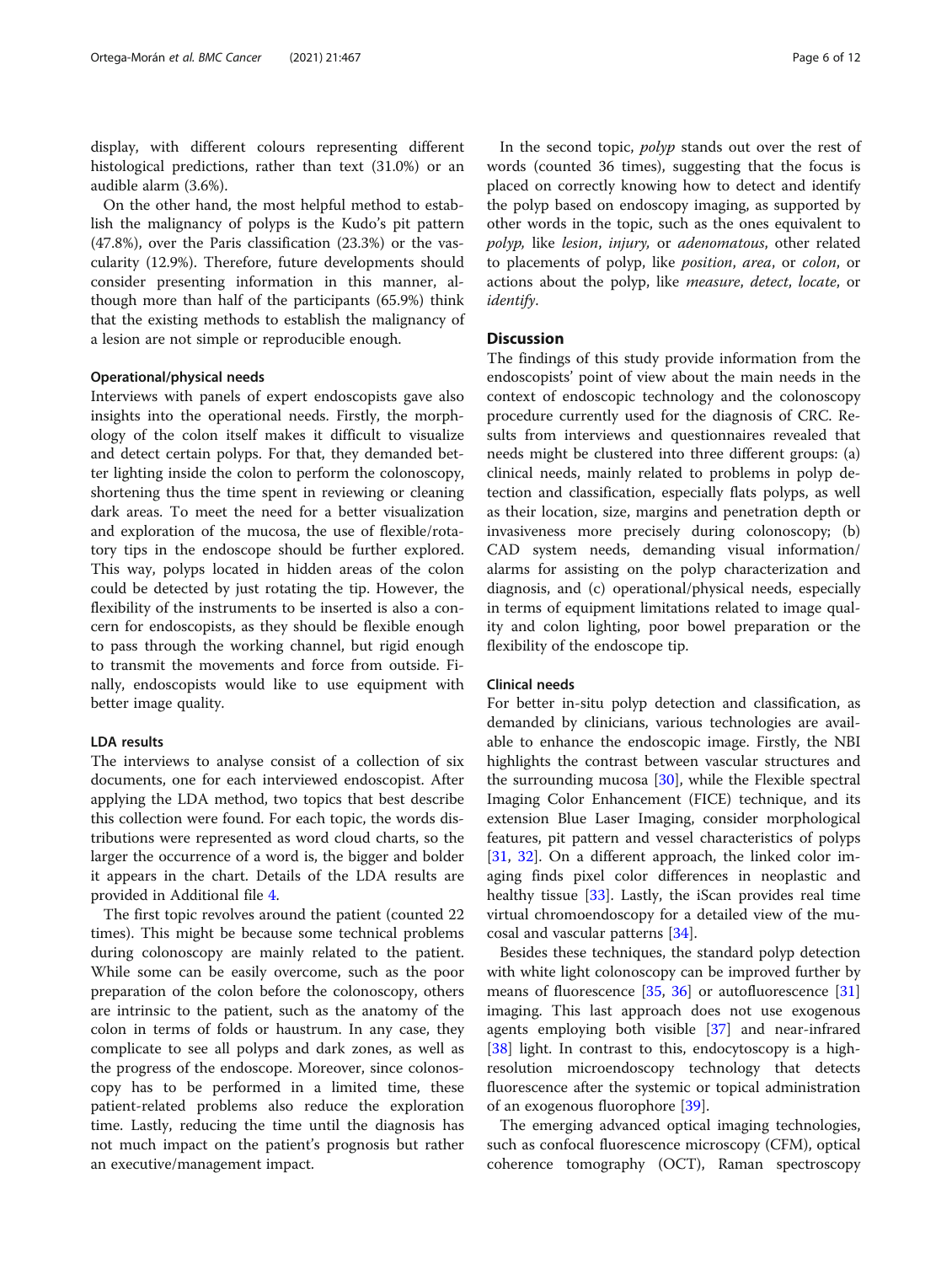(RS), hyperspectral spectroscopy or multi-photon tomography (MPT), show great potential for assisting clinicians in the early detection of cancerous diseases [\[40](#page-10-0)]. CFM provides real-time microscopic images underneath the surface mucosa of 40–70 μm depth, but requires expensive equipment, significant technical expertise and exogenous fluorophore. In case of OCT, this technology provides high-resolution assessment of subsurface structures without contrast agent. However, there might be a delay in image acquisition and in vivo studies in humans are still lacking. RS details the tissue composition at a microscopic level and spectral information is suitable for automated analysis, but further characterization in humans and the development of endoscopic platforms is required. Finally, MPT high-resolution images show histologic features and changes in tissue without contrast agent, but further characterization in humans and development of endoscopic platforms are missing. Thus, combining imaging technologies that offer complementary information so flaws can be compensated is at stage on the current development of new diagnostic solutions [[31\]](#page-10-0).

The above-mentioned enhanced imaging techniques have been commonly applied to identify and characterize colonic lesions but they are less focused on identifying incomplete excision and residual tissue during polypectomy or recurrent disease on follow up, even though there is some evidence of its potential  $[41]$  $[41]$ . As for NBI, its effectiveness has not been shown to determine complete excision of diminutive polyps  $(< 5 \text{ mm})$  [\[42](#page-10-0)], but the detection of recurrence when examining previous scars was enhanced when combined with high definition (HD) white light [\[43](#page-10-0)]. On the other hand, chromoendoscopy with 0.13% indigo carmine has showed a significant increase in residual polyp detection compared to alone while light endoscopy in predominantly larger polyps (> 5 mm) [\[44](#page-10-0)]. Alternatively, the Fourier transform infrared spectroscopy, that provides chemical analysis at the molecular level, helps determining whether the resection margin contains foci with recurrence potential [\[45](#page-10-0)].

Finally, regarding the clinical need to estimate the depth of submucosal infiltration of polyps, the endoscopic ultrasonography (EUS) and narrow band imagingmagnifying endoscopy (NBI-ME) are often used. The axial images of the tumors produced by EUS could detect the invasion of the normal layered structure of the colorectal wall  $[46]$  $[46]$ , while the NBI-ME combination could provide visualization of capillary vessels and their fine structure in the surface layer [\[47](#page-10-0), [48](#page-10-0)]. A comparative study has shown that NBI-ME is more appropriate for estimating the early CRC invasion depth before treatment to avoid unnecessary surgery, whereas EUS should be applied to early CRC in which the decision to conduct endoscopic resection is difficult [[49](#page-10-0)]. Furthermore, the probe-based confocal laser endo-microscopy is also useful for the differentiation of normal submucosa from carcinoma infiltration, especially when is accompanied by severe fibrosis. This technique provides more sensitivity and accuracy than magnifying chromoendoscopy, but large-scale prospective studies are needed to further evaluate the clinical impact of its use during endoscopy [[50\]](#page-10-0).

## CAD system needs

The imaging technologies should be complemented with advanced image processing methods that facilitate the detection, analysis and diagnosis of polyps on real time through a CAD system.

On the one hand, many detection methods based on artificial intelligence are already available, although clinical evaluation is still missing [\[51](#page-10-0)]. ENDOANGEL helps improving the ADR by identifying endoscope slipping and previously seen frames, thus avoiding blind spots [[52\]](#page-10-0). Similarly, the Automated Polyp Detection Software (APDS) [[53\]](#page-10-0) analyses colours, structure, texture and motion information of polyps, and marks a region of interest with small green rings on the endoscopic image. This visualization method matches the preferred option in this study. However, APDS should be further improved before its actual clinical application as it did not detect more polyps than those already detected by clinicians [[54\]](#page-10-0). Wang et al. [[55](#page-10-0)] present an automated polyp detection system which was used during colonoscopy providing as output simultaneous visual and sound alarms. This system increased the ADR, predominantly thanks to the detection of hyperplastic polyps and diminutive adenomas, but there was no difference in the detection of advanced adenoma or sessile serrated lesions [[53\]](#page-10-0). Finally, the GI-Genius system shows a faster reaction time for polyp detection than endoscopists while increasing also the ADR [[56\]](#page-11-0). Nevertheless, there is still room for improvement and methods based on deep learning and/or machine learning are still being developed to explore different approaches, such as the extraction of fractal dimension of wireless capsule endoscopy images used for the identification of abnormal frames [[57\]](#page-11-0), or the use of a weakly supervised convolutional neural network that can be trained solely with semantically annotated images, indicating whether they contain anomalies or not [\[58](#page-11-0)].

Efforts have also been focused on CAD systems for the classification and diagnosis of colonic polyps. EC-CAD performs an analysis of nuclei and texture from endocytoscopic images of colonic tissue to estimate the probability of non-neoplasm, adenoma and invasive cancer [[59\]](#page-11-0) and on the same line, but using endocytoscopy with NBI, a CAD system evaluates cellular, glandular, and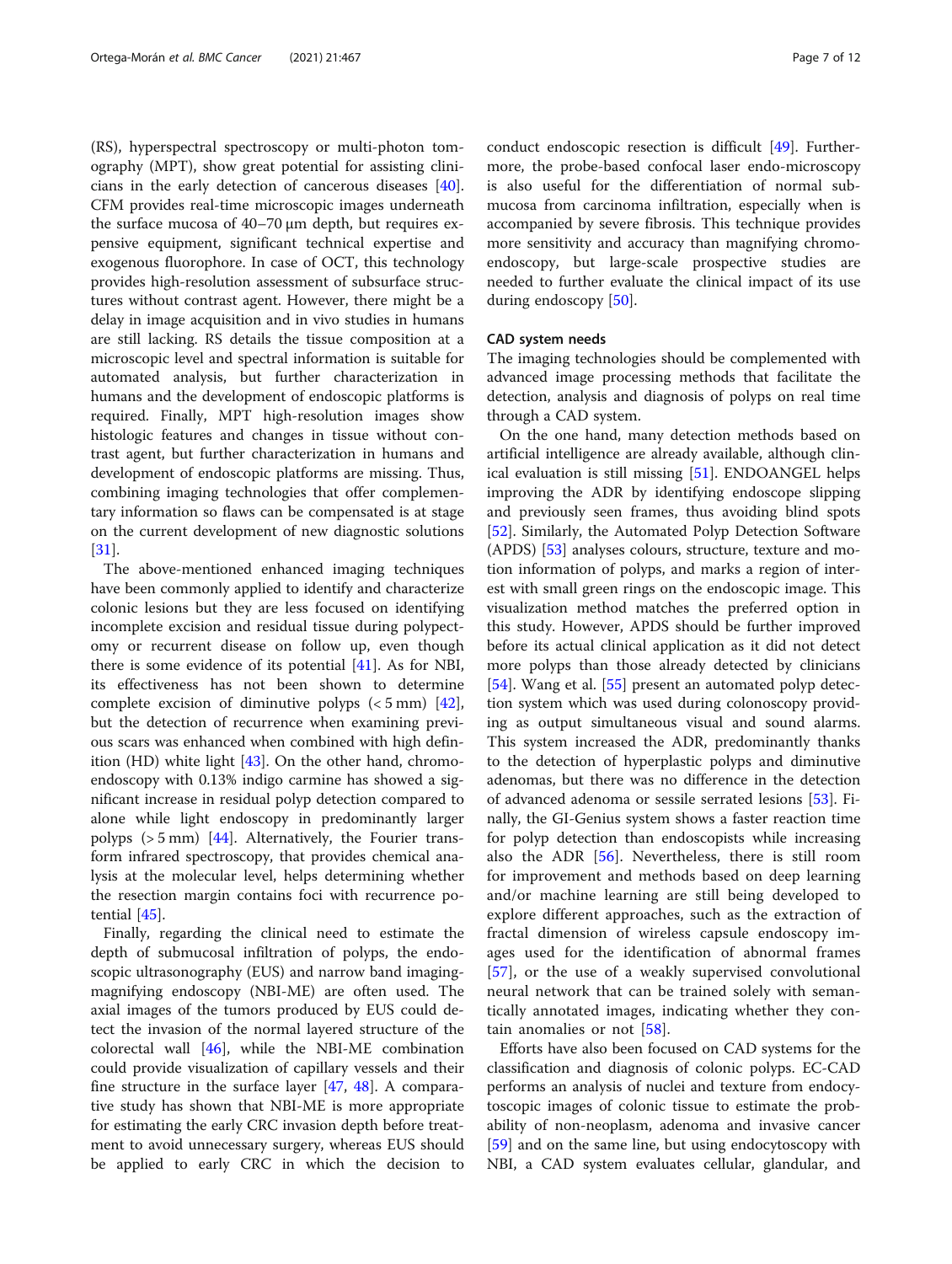vessel structures of colonic polyps and provide the probability of neoplastic or non-neoplastic diagnosis [\[60](#page-11-0)]. Similarly, an artificial intelligence model for real-time characterization of colorectal polyps has been developed based on NBI video frames [\[61](#page-11-0)]. This system grades the polyp according to the NICE classification into type 1 – hyperplastic or type 2 – adenomatous and provides the associated probability and a credibility score indicating the confidence in the diagnosis.

The estimation of the polyp size influences the diagnosis treatment, so clinicians demands it to be automatically provided by the CAD system, as the polyp size determination through open forceps is subject to error [[62\]](#page-11-0). The challenge is to recover the spatial information for size estimation of a 3D polyp from a colonoscopic 2D image. So far, little progress has been achieved in this regard. A method has been developed for the polyp size classification from colonoscopic videos into under and over 10 mm [\[63](#page-11-0)]. Just like the size, the location of the polyp also influences the risk of CRC [[64](#page-11-0)], so it is also interesting to estimate the location of polyps (in mm from the anus), and not only indicate segment they are in.

## Operational/physical needs

Besides addressing the above-mentioned clinical and CAD system needs, new imaging technologies with high resolution could also help to reduce the problems of colon lighting for better polyp detection as requested operational/physical needs. CAD systems are mainly focused on the detection of polyps within the endoscopic field of view [\[54](#page-10-0)] so their performance is highly dependent on the proper exploration of the colonic mucosa and polyp exposure, as 20% of the colon surface is never surveyed [[65\]](#page-11-0). To solve this limitation, Stanek et al. [[66\]](#page-11-0) have developed a CAD system to identify dark or hidden areas of the colon and alert the endoscopist, so that they can be explored more thoroughly. This software assesses the video frame quality and withdrawal spiral motion of the colonoscope to display a green marker in real-time when a quadrant of the image is inspected. Other approach is focused on the development of a 3D map of the colon by predicting the depth from endoscopic images, so the localization of the lumen is used to assist navigation during colonoscopy [[67\]](#page-11-0), thus providing a real-time quantitative measure of the colon inspection.

However, besides lighting of the colon, the poor preparation of patients' bowel prior to colonoscopy highly influences polyp detection. Although new trends of splitdose regimen of bowel preparation has been associated with a better colonic cleansing and adenoma detection, the reticent patient attitude towards this split regimen is still a barrier [\[68](#page-11-0)].

To maximize the colon exposure, mechanical add-on devices are also used [\[54\]](#page-10-0), such as a transparent hood, balloon colonoscopy, or wide-angle colonoscopy [\[69](#page-11-0)]. These devices have greatly improved polyp detection rates by expanding the visual field behind the folds. Other accessory device-based systems, such as the Endocuff Vision or EndoRings, manipulate the colon folds using radially extended flexible projections [[70,](#page-11-0) [71\]](#page-11-0). A cheaper and easy-to-access alternative could be the use of a 3D-printed cap adjustable to standard endoscopes with sideoptics [\[72\]](#page-11-0), which incorporates two microcameras fixed to achieve additional views. Approaches like these could meet the operational/physical limitations of current colonoscopes in terms of flexibility or tip stiffness that makes it difficult to find polyps (especially flat ones) located behind the folds or near the colonic flexures.

Availability of endoscopic systems with better image quality is also requested. Current colonoscopes are mainly based on HD images, but sometimes with this resolution images are still blurred, and it is difficult to distinguish the different tissues. Nowadays, some deep learning algorithms are been implemented for imaging improvement, however they can only process 3–6 frames per second (fps) on 4 K videos and 2fps on 8 K videos, far from real-time requirement (25–30 fps) for endoscopy applications [[73](#page-11-0)].

## Challenges

According to the discussion, different challenges still need to be addressed to meet the identified needs. Regarding clinical needs, the assessment of lesion margins and inspection of the remaining tissue of diminutive polyps with less than 5 mm with imaging techniques should be further improved, with the aim of reducing recurrence rates, since in this kind of polyps it can reach up to 11% [\[45](#page-10-0)].

In case of CAD system needs, additional efforts are encouraged in the development of CAD systems for the detection of flat polyps, as they are problematic for endoscopists and have a considerable prevalence of almost 25% [\[74](#page-11-0)]. Moreover, a CAD system that estimates the polyp size in real time, rather than classifying it into categories, should be developed.

The first challenge related to operational needs would be the development of a tip with 360° vision, either with a rotating tip or with a system that would allow peripheral as well as focused vision. As far as we know, new scope modalities have achieved a vision of 330°, such as the Full Spectrum Endoscopy colonoscope or the Third-Eye Retroscope and Third-Eye Panoramic devices [\[75](#page-11-0)]. Additionally, the implementation of an accelerator algorithm for 4 K and 8 K videos appropriate for real-time detection should be further addressed.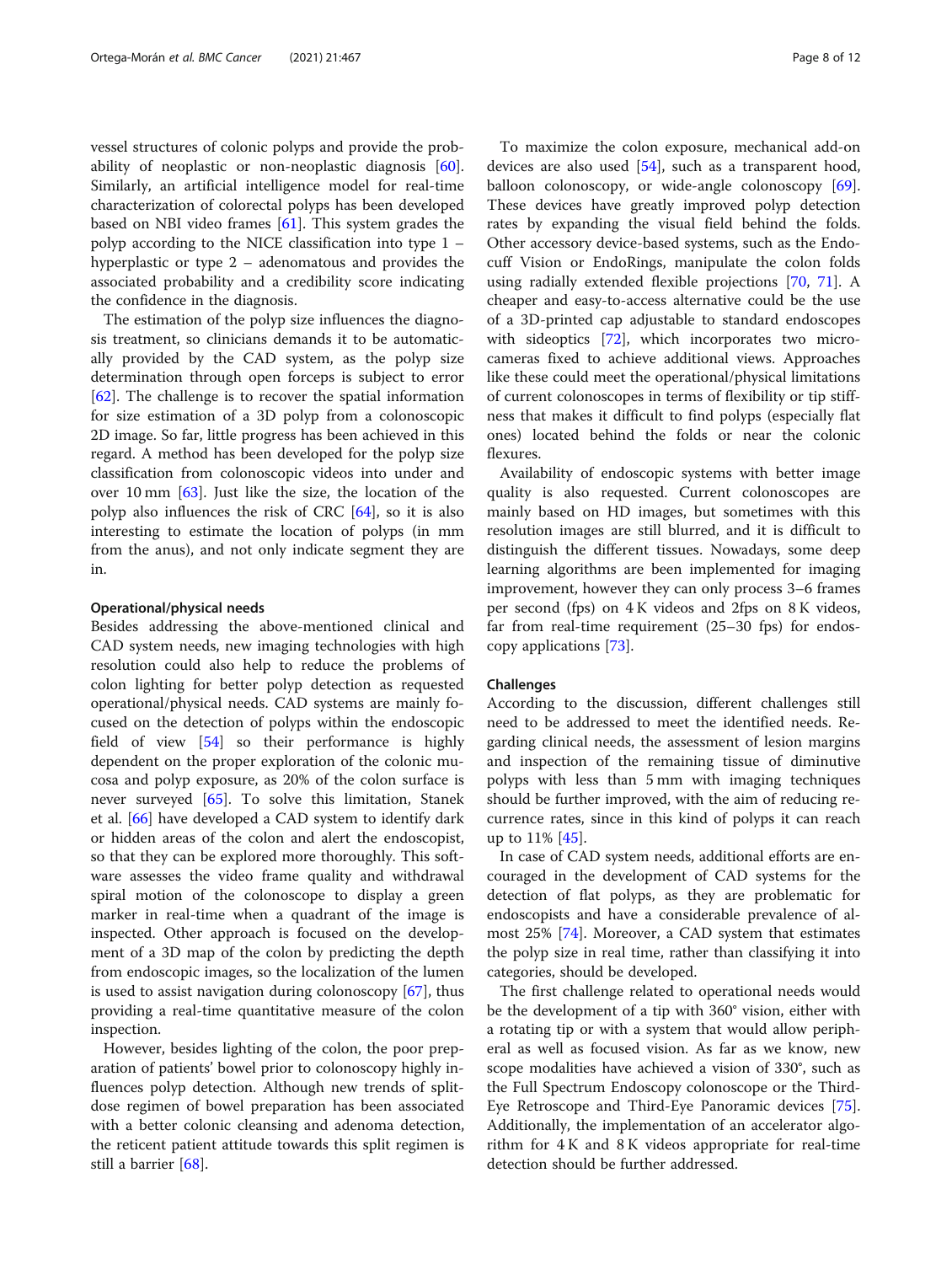## <span id="page-8-0"></span>Future scopes

The combination of OCT and MPT photonics technologies is also a promising approach that can offer high sensitivity and specificity for diagnosis [[76\]](#page-11-0), representing an unprecedented powerful clinical tool to be used for both CRC early diagnosis and follow-up. These images modalities provide microscopic structural and functional information, which are not provided by NBI, FICE or similar imaging modalities.

Beyond the advances in the development of CAD systems for either polyp detection or classification, it would be desirable to incorporate both detection and classification functionalities into one single system to complement the normal workflow of endoscopists [\[61](#page-11-0)]. As preferred by endoscopists, visual cues should be overlaid onto the clinical display as augmented reality in case of detection, and with a "traffic light" display with different colours for the different histological classifications, based on Kudo's pit pattern. In any case, the final decision on the diagnosis should be made by the clinician, with the CAD software acting as support tool. The opinion of endoscopists indicating that these classification methods (Kudo, Paris, etc.) are not simple and reproducible enough, together with findings from other studies showing that their interobserver variability should be improved [[77\]](#page-11-0), make their diagnostic predictions not fully reliable.

On the other hand, educational initiatives for patients to improve their compliance of bowel preparation are encouraged. But due to the foreseeable lack of patient involvement, such educational initiatives should also be addressed to healthcare providers. There are some independent predictive factors of an inadequate bowel preparation, such as diabetes, psychiatric illness, opioid use, active tobacco use, history of inadequate bowel preparation, and Medicaid coverage [[78](#page-11-0)]. Therefore, if healthcare providers or endoscopists previously know the patients with these characteristics, they could foresee it and reinforce their education for a proper bowel preparation.

Regarding operation needs, it has been shown that 4 K ultra HD monitors reduce operative time and intraoperative blood loss in colorectal laparoscopic surgery, so these technologies with higher quality should be widely incorporated in clinical settings for the normal colonoscopy practices, since currently these 4 K ultra HD technologies are mainly available in specialized, high-volume laparoscopic centers [[79](#page-11-0)]. However, the reduction of operative time achieved with these technologies should be taken with caution, as acting quickly with a shorter withdrawal time is also associated with higher interval CRC rates [[80\]](#page-11-0).

## Conclusions

Findings of this study provide the scientific community and clinicians with knowledge about the problems and needs that currently exist in the standard procedure of colonoscopy and the endoscopic technology used for CRC detection and diagnosis, specially focused on clinical, CAD software and physical/operational needs. Although some initiatives already address such needs, there are still some challenges to be solved.

For polyp detection and classification, the potential of optical technologies, such as OCT and MPT, should be further exploited to provide structural and functional information of colonic tissue and complement current imaging technologies. Similarly, inspection of the remaining tissue of diminutive polyps (< 5 mm) should be further improved to reduce their recurrence rates. Finally, in terms of clinical needs, further studies are needed to analyse the clinical impact of using EUS or NBI for the estimation of the depth of submucosal infiltration during colonoscopy.

To support such imaging technologies, polyp detection and classification methods based on artificial intelligence should be merged in a single CAD system to complement the regular workflow of endoscopists. Such CAD systems should automatically display visual aids for polyp delimitation, Kudo-based diagnosis as well as other relevant metadata, such as the estimated polyp size in mm, the distance from the anus or depth estimation, with the final aim of real-time classification of neoplastic and hyperplastic polyp for choosing the best approach.

Certain operational/physical limitations make it difficult to detect polyps, so further research to develop a tip with 360° vision is highly desirable alongside with wider use of equipment with better image quality than current HD systems and development of real-time processing for polyp detection. Lastly, thoughtful educational proposals for patients and healthcare providers should be implemented to improve the compliance of bowel preparation prior to colonoscopy.

### Abbreviations

CAD: Computer-aided diagnosis; CRC: Colorectal cancer; ADR: Adenoma detection rate; NBI: Narrow band imaging; NICE: NBI international colorectal endoscopic; LDA: Latent dirichlet allocation; FICE: Flexible spectral imaging color enhancement; CFM: Confocal fluorescence microscopy; OCT: Optical coherence tomography; RS: Raman spectroscopy; MPT: Multi-photon tomography; HD: High definition; EUS: Endoscopic ultrasonography; NBI-ME: Narrow band imaging-magnifying endoscopy; APDS: Automated polyp detection software; fps: Frames per second

#### Supplementary Information

The online version contains supplementary material available at [https://doi.](https://doi.org/10.1186/s12885-021-08190-z) [org/10.1186/s12885-021-08190-z](https://doi.org/10.1186/s12885-021-08190-z).

| <b>Additional file 1.</b> |  |  |
|---------------------------|--|--|
| <b>Additional file 2.</b> |  |  |
| <b>Additional file 3.</b> |  |  |
| <b>Additional file 4.</b> |  |  |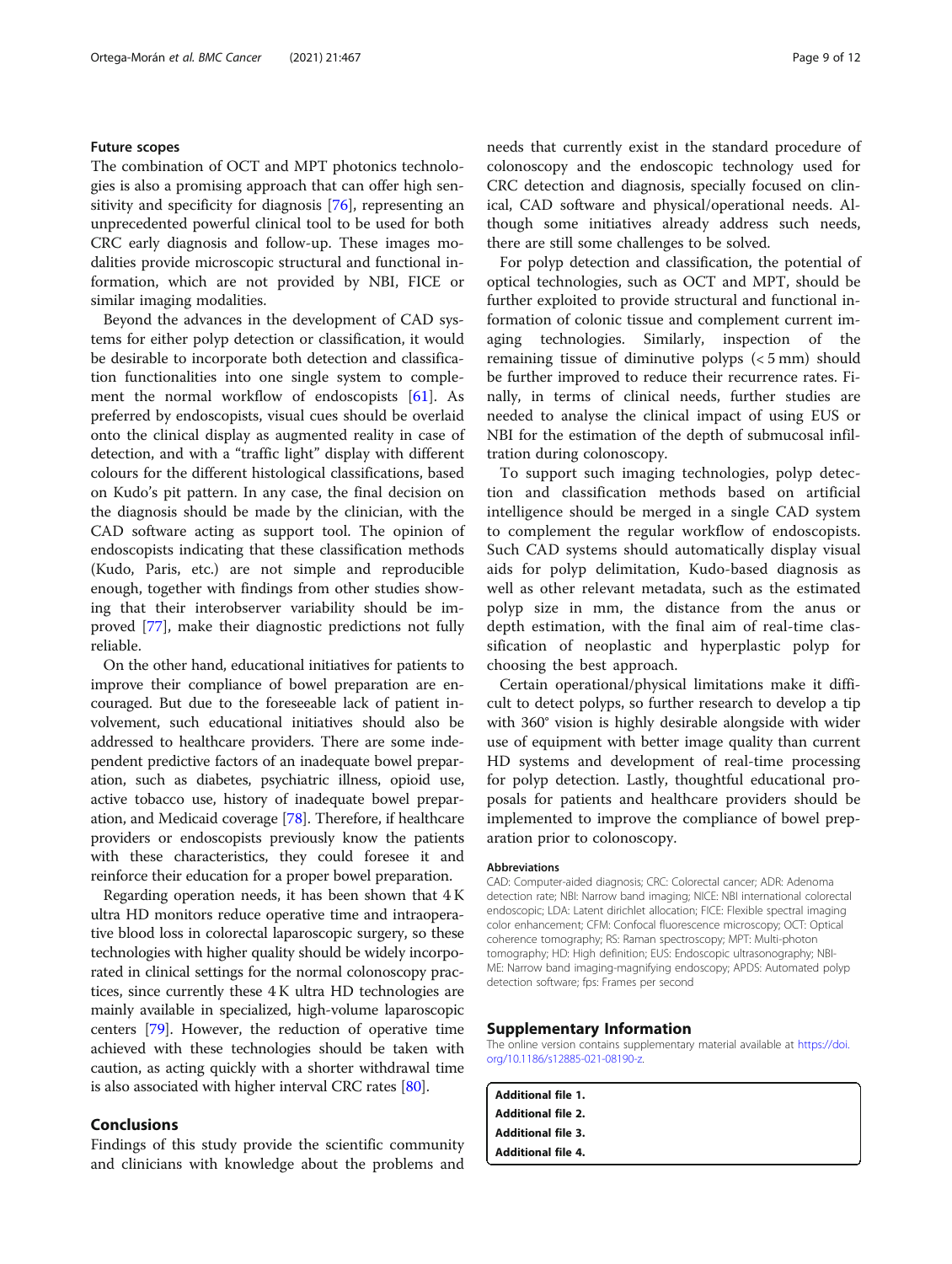## <span id="page-9-0"></span>Acknowledgments

This work was partially supported by PICCOLO project. This project has received funding from the European Union's Horizon2020 research and innovation programme under grant agreement No 732111. This information reflects only the institution's view, so the Agencies and the Commission are not responsible for any use that may be made of the information it contains. Authors want to thank the institutions that provided the means for sampling the endoscopists for the study, in particular to Dr. Federico Soria Gálvez, from the Endoscopy Unit, Jesús Usón Minimally Invasive Surgery Centre (Cáceres, Spain), Dr. José Carlos Marín, from Department of Gastroenterology, Hospital 12 de Octubre (Madrid, Spain) and the Spanish Society of Digestive Endoscopy (SEED). In addition, the authors would like to gratefully acknowledge all clinicians who willingly participated in the study, both in the interviews and in the questionnaires.

## Authors' contributions

JFOM devised the original concept for the article and was the main architect of the study and the major contributor in writing the manuscript. He participated in the design of the online survey and the interviews. He participated in the performance of the interviews to the endoscopist from the "Hospital San Pedro de Alcántara"; AA carried out the interviews to endoscopist from the "Hospital de Basurto" and their subsequent analysis. She also participated in the analysis of the results of the online survey; LFSP participated in the design, performance and analysis of the online survey; LBC participated in the performance of interviews to the endoscopist from the "Hospital San Pedro de Alcántara" and analysed them with LDA method; BP participated in the original conception of the article and contributed in writing it. He also participated in the design of the study; VC participated in the performance of interviews to the endoscopist from the "Hospital de Basurto" and in the design of the online survey; CLS participated in the design of the study and in the coordination and supervision of task performed; FMSM, as Scientific Director of JUMISC, coordinated and supervised all tasks of this study developed by the team work of the Centre. All authors read and approved the final manuscript.

## Funding

This work is part of the PICCOLO project, which has received funding from the European Union's Horizon 2020 research and innovation Programme under grant agreement No. 732111.

GR18199, funded by "Consejería de Economía, Ciencia y Agenda Digital, Junta de Extremadura" and co-funded by European Union (ERDF "A way to make Europe").

The funding bodies did not play any roles in the design of the study and collection, analysis, and interpretation of data and in writing the manuscript.

## Availability of data and materials

The datasets used and/or analysed during the current study are available from the corresponding author on reasonable request.

#### Declarations

## Ethics approval and consent to participate

This study was deemed exempt from review by the Ethical Committee of the Jesús Usón Minimally Invasive Surgery Centre because it was not within the scope of Law 14/2007 of 3rd July on Biomedical Research. This national regulation indicates that human health-related research involving invasive procedures needs approval by the ethical committee, but in this study the participants were not involved in invasive procedures. For the same reason, it was not considered necessary for participants to sign a written informed consent. Only verbal informed consent was considered sufficient. All participants were informed about the objectives, length and procedure of the study, the institutions responsible for the research, the contact people, the confidentiality and anonymity of the research data, and that their participation was voluntary, and they could withdraw from the study at any time if they wished to.

#### Consent for publication

Not applicable.

## Competing interests

The authors declare that they have no competing interests.

#### Author details

1 Jesús Usón Minimally Invasive Surgery Centre, Ctra. N-521, Km 41.8, 10071 Cáceres, Spain. <sup>2</sup>Biobanco Vasco, Fundación Vasca de Investigaciones e Innovación Sanitaria (BIOEF), Ronda de Azkue, 1, 48902 Barakaldo, Spain. <sup>3</sup>TECNALIA, Basque Research and Technology Alliance (BRTA), Parque Tecnológico de Bizkaia, C/Geldo. Edificio 700, E-48160 Derio, Bizkaia, Spain.

## Received: 13 October 2020 Accepted: 14 April 2021 Published online: 26 April 2021

#### References

- Sung H, Ferlay J, Siegel RL, Laversanne M, Soerjomataram I, Jemal A, et al. Global cancer statistics 2020: GLOBOCAN estimates of incidence and mortality worldwide for 36 cancers in 185 countries. CA Cancer J Clin. 2021. [https://doi.org/10.3322/caac.21660.](https://doi.org/10.3322/caac.21660)
- 2. Stewart SL, Wike JM, Kato I, Lewis DR, Michaud F. A population-based study of colorectal cancer histology in the United States, 1998–2001. Cancer. 2006; 107(S5):1128–41. <https://doi.org/10.1002/cncr.22010>.
- 3. Atkin WS, Edwards R, Kralj-Hans I, Wooldrage K, Hart AR, Northover JMA, et al. Once-only flexible sigmoidoscopy screening in prevention of colorectal cancer: a multicentre randomised controlled trial. Lancet. 2010; 375(Suppl 9726):1624–33. [https://doi.org/10.1016/S0140-6736\(10\)60551-X.](https://doi.org/10.1016/S0140-6736(10)60551-X)
- 4. Atia MA, Patel NC, Ratuapli SK, Boroff ES, Crowell MD, Gurudu SR, et al. Nonneoplastic polypectomy during screening colonoscopy: the impact on polyp detection rate, adenoma detection rate, and overall cost. Gastrointest Endosc. 2015;82(Suppl 2):370–5. <https://doi.org/10.1016/j.gie.2015.01.016>.
- 5. Rajasekhar PT, Mason J, Wilson A, Close H, Rutter M, Saunders B, et al. OC-024 detect inspect characterise resect and discard 2: are we ready to dispense with histology? Gut. 2015;64(Suppl 1):A13.1–A13. [https://doi.org/1](https://doi.org/10.1136/gutjnl-2015-309861.24) [0.1136/gutjnl-2015-309861.24](https://doi.org/10.1136/gutjnl-2015-309861.24).
- 6. Heresbach D, Barrioz T, Lapalus MG, Coumaros D, Bauret P, Potier P, et al. Miss rate for colorectal neoplastic polyps: a prospective multicenter study of back-to-back video colonoscopies. Endoscopy. 2008;40(Suppl 04):284–90. [https://doi.org/10.1055/s-2007-995618.](https://doi.org/10.1055/s-2007-995618)
- 7. Becq A, Chandnani M, Bharadwaj S, et al. Effectiveness of a deep-learning polyp detection system in prospectively collected colonoscopy videos with variable bowel preparation quality. J Clin Gastroenterol. 2020;54(Suppl 6): 554-7.
- 8. Allen JE, Sharma P. Polyp characterization at colonoscopy: clinical implications. Best Pract Res Clin Gastroenterol. 2017;31(Suppl 4):435–40. <https://doi.org/10.1016/j.bpg.2017.07.001>.
- Dayyeh BKA, Thosani N, Konda V, et al. ASGE technology committee systematic review and meta-analysis assessing the ASGE PIVI thresholds for adopting real-time endoscopic assessment of the histology of diminutive colorectal polyps. Gastrointest Endosc. 2015;81(Suppl 3):502–e1.
- 10. Miles A, McClements PL, Steele RJ, Redeker C, Sevdalis N, Wardle J. Perceived diagnostic delay and cancer-related distress: a cross-sectional study of patients with colorectal cancer. Psychooncology. 2017;26(Suppl 1): 29–36. [https://doi.org/10.1002/pon.4093.](https://doi.org/10.1002/pon.4093)
- 11. Rees CJ, Rajasekhar PT, Wilson A, et al. Narrow band imaging optical diagnosis of small colorectal polyps in routine clinical practice: the detect inspect characterise resect and DISCARD 2 (DISCARD 2) study. Gut. 2017; 66(Suppl 5):887-95.
- 12. Ignjatovic A, East JE, Suzuki N, Vance M, Guenther T, Saunders B. Optical diagnosis of small colorectal polyps at routine colonoscopy (detect InSpect ChAracterise resect and DISCARD; DISCARD trial): a prospective cohort study. Lancet Oncol. 2009;10(12):1171–8. [https://doi.org/10.1016/S1470-204](https://doi.org/10.1016/S1470-2045(09)70329-8) [5\(09\)70329-8](https://doi.org/10.1016/S1470-2045(09)70329-8).
- 13. Sakamoto T, Matsuda T, Nakajima T, Saito Y. Clinicopathological features of colorectal polyps: evaluation of the 'predict, resect and discard' strategies. Color Dis. 2013;15(6):e295–300. <https://doi.org/10.1111/codi.12210>.
- 14. Hale MF, Kurien M, Basumani P, Slater R, Sanders DS, Hopper AD. Endoscopy II: PTU-233 in vivo polyp size and histology assessment at colonoscopy: are we ready to resect and discard? A multi-Centre analysis of 1212 polypectomies. Gut. 2012;61:A280–1.
- 15. Pohl H, Srivastava A, Bensen SP, Anderson P, Rothstein RI, Gordon SR, et al. Incomplete polyp resection during colonoscopy—results of the complete adenoma resection (CARE) study. Gastroenterology. 2013;144(Suppl 1):74– 80. [https://doi.org/10.1053/j.gastro.2012.09.043.](https://doi.org/10.1053/j.gastro.2012.09.043)
- 16. Belderbos TD, Pullens HJ, Leenders M, Schipper ME, Siersema PD, van Oijen MG. Risk of post-colonoscopy colorectal cancer due to incomplete adenoma resection: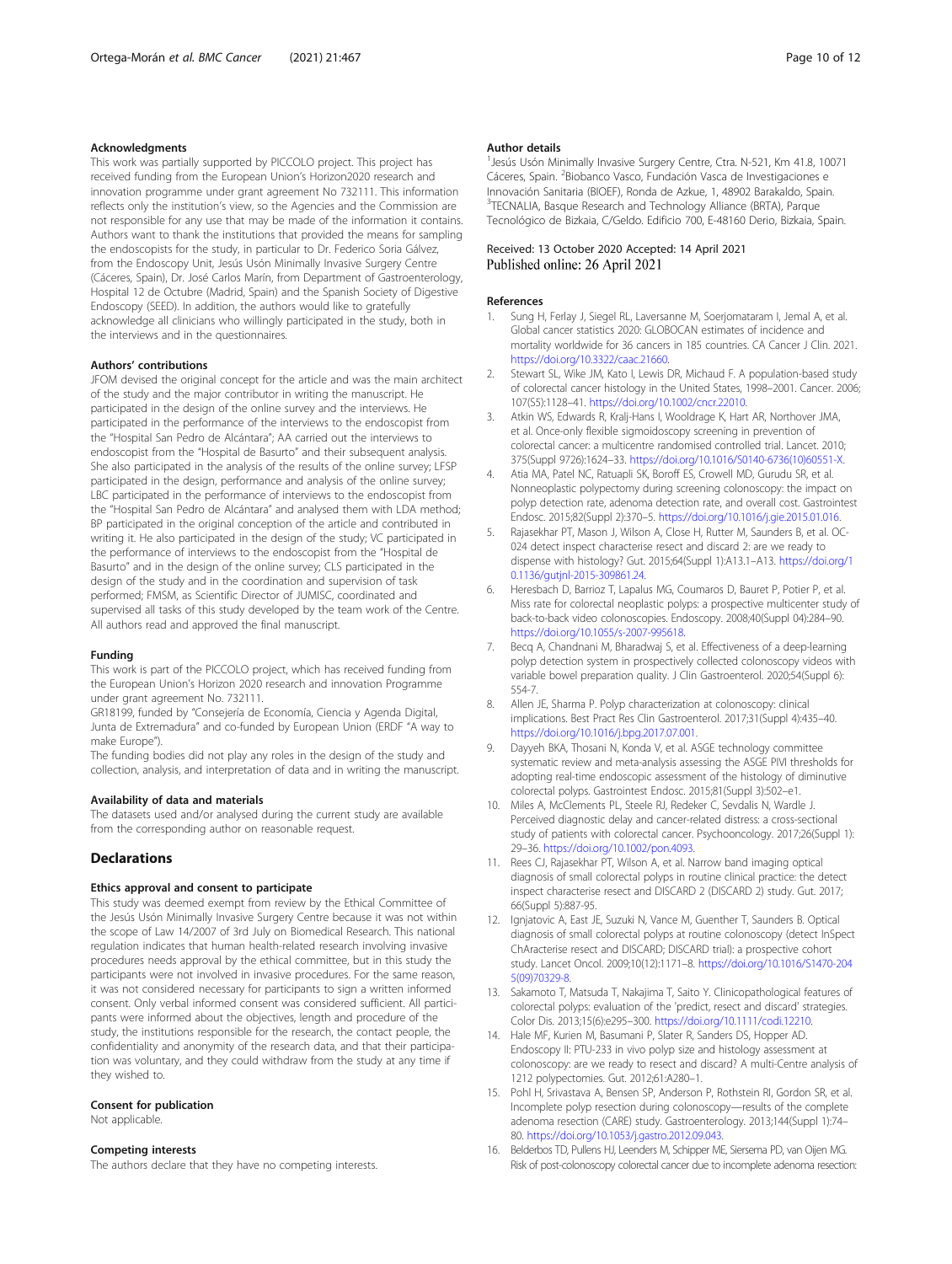<span id="page-10-0"></span>a nationwide, population-based cohort study. United European Gastroenterol J. 2017;5(Suppl 3):440–7. <https://doi.org/10.1177/2050640616662428>.

- 17. le Clerca CM, Bouwens MW, Rondagh EJ, et al. Postcolonoscopy colorectal cancers are preventable: a population-based study. Gut. 2014;63(Suppl 6): 957–63. [https://doi.org/10.1136/gutjnl-2013-304880.](https://doi.org/10.1136/gutjnl-2013-304880)
- 18. Adler J, Toy D, Anderson JC, Robertson DJ, Pohl H. Metachronous Neoplasias Arise in a higher proportion of Colon segments from which large polyps were previously removed, and can be used to estimate incomplete resection of 10–20 mm colorectal polyps. Clin Gastroenterol Hepatol. 2019;17(Suppl 11):2277–84. [https://doi.org/10.1](https://doi.org/10.1016/j.cgh.2019.01.047) [016/j.cgh.2019.01.047](https://doi.org/10.1016/j.cgh.2019.01.047).
- 19. Kawachi H, Eishi Y, Ueno H, et al. A three-tier classification system based on the depth of submucosal invasion and budding/sprouting can improve the treatment strategy for T1 colorectal cancer: a retrospective multicenter study. Mod Pathol. 2015;28(Suppl 6):872.
- 20. Tateishi Y, Nakanishi Y, Taniguchi H, Shimoda T, Umemura S. Pathological prognostic factors predicting lymph node metastasis in submucosal invasive (T1) colorectal carcinoma. Mod Pathol. 2010;23(Suppl 8):1068–72. <https://doi.org/10.1038/modpathol.2010.88>.
- 21. Nakadoi K, Tanaka S, Kanao H, Terasaki M, Takata S, Oka S, et al. Management of T1 colorectal carcinoma with special reference to criteria for curative endoscopic resection. J Gastroenterol Hepatol. 2012;27(Suppl 6): 1057–62. [https://doi.org/10.1111/j.1440-1746.2011.07041.x.](https://doi.org/10.1111/j.1440-1746.2011.07041.x)
- 22. Mukae M, Kobayashi K, Sada M, Yokoyama K, Koizumi W, Saegusa M. Diagnostic performance of EUS for evaluating the invasion depth of early colorectal cancers. Gastrointest Endosc. 2015;81(Suppl 3):682–90. [https://doi.](https://doi.org/10.1016/j.gie.2014.10.027) [org/10.1016/j.gie.2014.10.027.](https://doi.org/10.1016/j.gie.2014.10.027)
- 23. Mitsuyama K, Yoshioka S, Kawano H, Tsuruta O, Torimura T. Mo1723 Prediction of tumor grade and invasion depth of colorectal tumors through the scoring of narrow-band imaging findings. Gastrointest Endosc. 2018; 87(Suppl 6):AB497.
- 24. Rees CJ, Ngu WS, Regula J, Bisschops R, Saftoiu A, Dekker E, et al. European Society of Gastrointestinal Endoscopy – establishing the key unanswered research questions within gastrointestinal endoscopy. Endoscopy. 2016; 48(10):884–91. <https://doi.org/10.1055/s-0042-110398>.
- 25. Kallio H, Pietilä AM, Johnson M, Kangasniemi M. Systematic methodological review: developing a framework for a qualitative semi-structured interview guide. J Adv Nurs. 2016;72(Suppl 12):2954–65. <https://doi.org/10.1111/jan.13031>.
- 26. SurveyMonkey. 2020. [https://www.surveymonkey.com/.](https://www.surveymonkey.com/) Accessed 16 July 2020.
- 27. Howes C, Purver M, McCabe R. Investigating Topic Modelling for Therapy Dialogue Analysis. Proceedings of the IWCS 2013 Workshop on Computational Semantics in Clinical Text. 2013:7–16.
- 28. Li Y, Rapkin B, Atkinson TM, Schofield E, Bochner BH. Leveraging latent Dirichlet allocation in processing free-text personal goals among patients undergoing bladder cancer surgery. Qual Life Res. 2019;28(Suppl 6):1441–55. <https://doi.org/10.1007/s11136-019-02132-w>.
- 29. Blei DM, Ng AY, Jordan MI. Latent Dirichlet allocation. J Mach Learn Res. 2003;3:993–1022.
- 30. McGill SK, Evangelou E, Ioannidis JP, Soetikno RM, Kaltenbach T. Narrow band imaging to differentiate neoplastic and non-neoplastic colorectal polyps in real time: a meta-analysis of diagnostic operating characteristics. Gut. 2013;62(Suppl 12):1704–13. [https://doi.org/10.1136/](https://doi.org/10.1136/gutjnl-2012-303965) [gutjnl-2012-303965](https://doi.org/10.1136/gutjnl-2012-303965).
- 31. Glover B, Teare J, Patel N. A review of new and emerging techniques for optical diagnosis of colonic polyps. J Clin Gastroenterol. 2019;53(Suppl 7): 495–506. [https://doi.org/10.1097/MCG.0000000000001222.](https://doi.org/10.1097/MCG.0000000000001222)
- 32. Bisschops R, Hassan C, Bhandari P, et al. BASIC (BLI adenoma serrated international classification) classification for colorectal polyp characterization with blue light imaging. Endoscopy. 2018;50(Suppl 03):211–20.
- 33. Kanzaki H, Takenaka R, Kawahara Y, et al. Linked color imaging (LCI), a novel image-enhanced endoscopy technology, emphasizes the color of early gastric cancer. Endosc Int Open. 2017;5(Suppl 10):E1005–13.
- 34. Basford PJ, Longcroft-Wheaton G, Higgins B, Bhandari P. High-definition endoscopy with i-scan for evaluation of small colon polyps: the HiSCOPE study. Gastrointest Endosc. 2014;79(Suppl 1):111–8. [https://doi.org/10.1016/j.](https://doi.org/10.1016/j.gie.2013.06.013) [gie.2013.06.013.](https://doi.org/10.1016/j.gie.2013.06.013)
- 35. Mayinger B, Neumann F, Kastner C, Haider T, Schwab D. Hexaminolevulinate-induced fluorescence colonoscopy versus white light endoscopy for diagnosis of neoplastic lesions in the colon. Endoscopy. 2010;42(Suppl 01):28–33. <https://doi.org/10.1055/s-0029-1243804>.
- 36. Hirche C, Mohr Z, Kneif S, Doniga S, Murawa D, Strik M, et al. Ultrastaging of colon cancer by sentinel node biopsy using fluorescence navigation with indocyanine green. Int J Color Dis. 2012;27(Suppl 3):319–24. [https://doi.](https://doi.org/10.1007/s00384-011-1306-5) [org/10.1007/s00384-011-1306-5](https://doi.org/10.1007/s00384-011-1306-5).
- 37. Moriichi K, Fujiya M, Sato R, et al. Back-to-back comparison of autofluorescence imaging (AFI) versus high resolution white light colonoscopy for adenoma detection. BMC Gastroenterol. 2012;12(Suppl 1):75.
- 38. Shao X, Zheng W, Huang Z. In vivo diagnosis of colonic precancer and cancer using near-infrared autofluorescence spectroscopy and biochemical modeling. J Biomed Opt. 2011;16(Suppl 6):067005.
- 39. Muldoon TJ, Pierce MC, Nida DL, Williams MD, Gillenwater A, Richards-Kortum R. Subcellular-resolution molecular imaging within living tissue by fiber microendoscopy. Opt Express. 2011;15(Suppl 25):16413–23.
- 40. Bergholt MS, Zheng W, Ho KY, Teh M, Yeoh KG, Yan So JB, et al. Fiberoptic confocal raman spectroscopy for real-time in vivo diagnosis of dysplasia in Barrett's esophagus. Gastroenterology. 2014;146(Suppl 1):27–32. [https://doi.](https://doi.org/10.1053/j.gastro.2013.11.002) [org/10.1053/j.gastro.2013.11.002.](https://doi.org/10.1053/j.gastro.2013.11.002)
- 41. O'Morain N, McNamara D. Complete polypectomy and early detection and management of residual disease to reduce the risk of interval colorectal cancers. Acta Oncol. 2019;58(Suppl1):S4–9.
- 42. Park SK, Ko BM, Han JP, Hong SJ, Lee MS. A prospective randomized comparative study of cold forceps polypectomy by using narrow-band imaging endoscopy versus cold snare polypectomy in patients with diminutive colorectal polyps. Gastrointest Endosc. 2016;83(Suppl 3):527–32. [https://doi.org/10.1016/j.gie.2015.08.053.](https://doi.org/10.1016/j.gie.2015.08.053)
- 43. Desomer L, Tutticci N, Tate DJ, Williams SJ, McLeod D, Bourke MJ. A standardized imaging protocol is accurate in detecting recurrence after EMR. Gastrointest Endosc. 2017;85(Suppl 3):518–26. [https://doi.org/10.1016/j.](https://doi.org/10.1016/j.gie.2016.06.031) [gie.2016.06.031.](https://doi.org/10.1016/j.gie.2016.06.031)
- 44. O'Morain N, Shahin A, Ryan B, McNamara D. Chromoendoscopy post-EMR reduces the rate of incomplete polyp resection. Mo 1690 DDW Abstract #2910972. Gastrointerest Endosc. 2018;87(Suppl 6):AB480.
- 45. Salman A, Sebbag G, Argov S, Mordechai S, Sahu RK. Early detection of colorectal cancer relapse by infrared spectroscopy in "normal" anastomosis tissue. J Biomed Opt. 2015;20(Suppl 7):075007.
- 46. Kobayashi K, Kida M, Katsumata T, Yoshizawa S, Yokoyama K, Sada M, et al. Clinical role of endoscopic ultrasonography for the diagnosis of early colorectal cancer and selecting the treatment procedure. Dig Endosc. 2003; 15(Suppl 4):298–305. [https://doi.org/10.1046/j.1443-1661.2003.t01-3-00262.x.](https://doi.org/10.1046/j.1443-1661.2003.t01-3-00262.x)
- 47. Hirata I, Nakagawa Y, Ohkubo M, Yahagi N, Yao K. Usefulness of magnifying narrow-band imaging endoscopy for the diagnosis of gastric and colorectal lesions. Digestion. 2012;85(Suppl 2):74–9. [https://doi.org/10.1159/000334642.](https://doi.org/10.1159/000334642)
- 48. Wada Y, Kudo SE, Kashida H, Ikehara N, Inoue H, Yamamura F, et al. Diagnosis of colorectal lesions with the magnifying narrow-band imaging system. Gastrointest Endosc. 2009;70(Suppl 3):522–31. [https://doi.org/10.101](https://doi.org/10.1016/j.gie.2009.01.040) [6/j.gie.2009.01.040](https://doi.org/10.1016/j.gie.2009.01.040).
- 49. Chao G, Ye F, Li T, Gong W, Zhang S. Estimation of invasion depth of early colorectal cancer using EUS and NBI-ME: a meta-analysis. Tech Coloproctol. 2019;23(Suppl 9):821–30. <https://doi.org/10.1007/s10151-019-02076-w>.
- 50. Kim B, Kim YH, Park SJ, Cheon JH, Kim TI, Kim WH, et al. Probe-based confocal laser endomicroscopy for evaluating the submucosal invasion of colorectal neoplasms. Surg Endosc. 2017;31(Suppl 2):594–601. [https://doi.](https://doi.org/10.1007/s00464-016-5003-x) [org/10.1007/s00464-016-5003-x.](https://doi.org/10.1007/s00464-016-5003-x)
- 51. Sánchez-Peralta LF, Bote-Curiel L, Picón A, Sánchez-Margallo FM, Pagador JB. Deep learning to find colorectal polyps in colonoscopy: a systematic literature review. Artif Intell Med. 2020:101923.
- 52. Gong D, Wu L, Zhang J, Mu G, Shen L, Liu J, et al. Detection of colorectal adenomas with a real-time computer-aided system (ENDOANGEL): a randomised controlled study. Lancet Gastroenterol Hepatol. 2020;5(4):352– 61. [https://doi.org/10.1016/S2468-1253\(19\)30413-3.](https://doi.org/10.1016/S2468-1253(19)30413-3)
- 53. Klare P, Sander C, Prinzen M, Haller B, Nowack S, Abdelhafez M, et al. Automated polyp detection in the colorectum: a prospective study (with videos). Gastrointest Endosc. 2019;89(Suppl 3):576–82. [https://doi.org/10.101](https://doi.org/10.1016/j.gie.2018.09.042) [6/j.gie.2018.09.042](https://doi.org/10.1016/j.gie.2018.09.042).
- 54. Ahmad OF, Lovat LB. Artificial intelligence for colorectal polyp detection: are we ready for prime time? J Med Artif Intell. 2019;2. [https://doi.org/10.21037/](https://doi.org/10.21037/jmai.2019.09.02) imai.2019.09.02.
- 55. Wang P, Berzin TM, Brown JRG, et al. Real-time automatic detection system increases colonoscopic polyp and adenoma detection rates: a prospective randomised controlled study. Gut. 2019;68(Suppl 10):1813–9. [https://doi.](https://doi.org/10.1136/gutjnl-2018-317500) [org/10.1136/gutjnl-2018-317500.](https://doi.org/10.1136/gutjnl-2018-317500)